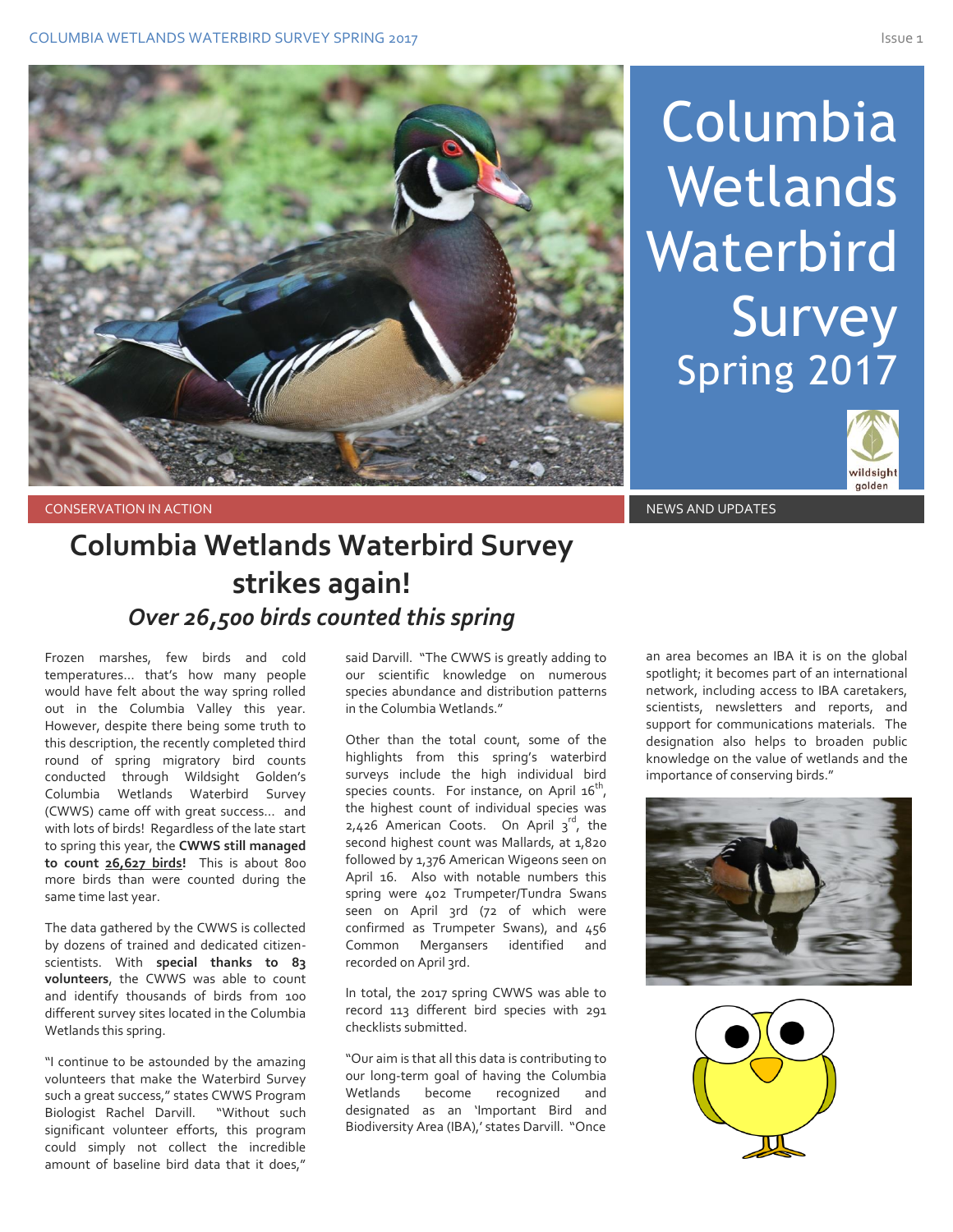#### DANGERS OF RED DYE IN HUMMINGBIRD FEEDERS

#### Solution: Homemade nectar!

Hummingbirds are some of our most beloved birds and many people enjoy feeding them with specially designed feeders. What you may not realize is that the red dye found in commercial nectar may be toxic to hummingbirds and is not necessary to attract them. Hummingbirds will eat from anything with nectar in it, but they must be able to find it. Most hummingbird feeders have red on them because the birds seem to be more attracted to red than to other colors, but you do not need red dye in the liquid. If you don't have a red feeder, you could put a red ribbon on it to make it more attractive to the hummers.

The most important thing about selecting a feeder, is to choose one that is easy to clean and refill, as it is very important to keep

feeders clean. Sugar water is a very rich growth medium. Yeasts like to eat it, causing fermentation which can harm hummingbirds. Mold and bacteria grow in it, which can harm the birds. That is why it is important to keep the feeder clean and the nectar fresh. You must change the nectar frequently to avoid these contaminants. In cooler temperatures we recommend changing it every seven days. In warmer temperatures the recommended guidelines

| Daily high temps | Change nectar after |
|------------------|---------------------|
| 61-70 F          | $4 - 5$ days        |
| 71-80 F          | 3 days              |
| $81 - 85 F$      | 2 days              |
| 86+F             | daily               |

are as follows:

Making homemade nectar is easy and inexpensive.

Recipe as follows: One part white cane sugar (not brown) to four parts boiling water. You can store the cooled liquid in the fridge for up to two weeks.



#### BIRDS AND WINDOW **COLLISIONS**

#### Prevention techniques

Many people are aware that birds can collide with windows, but did you know that it is estimated that 16 to 42 million birds die each year in Canada alone? This astounding figure does not include how many birds are also injured. How many of you have had birds collide with your windows at home? What can be done to prevent this, if anything? Here are some suggestions taken from the

Cornell Lab's All About Birds website:

 Relocate feeders and other attractants. Feeders within three feet of window glass or more than thirty feet away are the safest.

DI

- Cover the glass on the outside with window screening or netting at least 3 inches from the glass, taut enough to bounce birds off before they can hit the glass. CWWS Assistant Verena Shaw has a friend who has done this and you can barely see that there is netting. She has mentioned that this has really cut down on bird deaths/injuries.
- Cover the glass with one way transparent film that lets people on the

DI

inside look out but makes the window look opaque on the outside.

 Put decals or other objects closely spaced together on the outside window surface.

There are more suggestions on the Cornell website at:

[https://www.allaboutbirds.org/why-birds-hit](https://www.allaboutbirds.org/why-birds-hit-windows-and-how-you-can-help-prevent-it/)[windows-and-how-you-can-help-prevent-it/](https://www.allaboutbirds.org/why-birds-hit-windows-and-how-you-can-help-prevent-it/)

There are also great suggestions on the University of Alberta's "Birds and Windows Project' website:

[http://birdswindows.biology.ualberta.ca/you](http://birdswindows.biology.ualberta.ca/you-can-help/%0c)[can-help/](http://birdswindows.biology.ualberta.ca/you-can-help/%0c)

#### CAVITY NESTING DUCK SPECIES

#### Did you know?

Did you know that Wood Ducks, Barrow's and Common Goldeneyes, Hooded and Common Mergansers, and Buffleheads are

all cavity nestings species? They are secondary cavity-nesters, meaning that they use abandoned holes created by other species, e.g. woodpeckers, or natural holes.

Very shortly after eggs have hatched from tree cavity nests, the little nestlings jump from the tree, often many metres, before landing on the ground or in the water to join their mother. This jump can be a real challenge for the freshly hatched chick!

So, the next time you see a wood duck, merganser, goldeneye or bufflehead with their young, think of the big adventure the fledglings have already been through in their short lives!

Here's an interesting short video that shows nestlings jump from a tree: [https://www.youtube.com/watch?v=bDJw43](https://www.youtube.com/watch?v=bDJw43BJtCE) **[BJtCE](https://www.youtube.com/watch?v=bDJw43BJtCE)**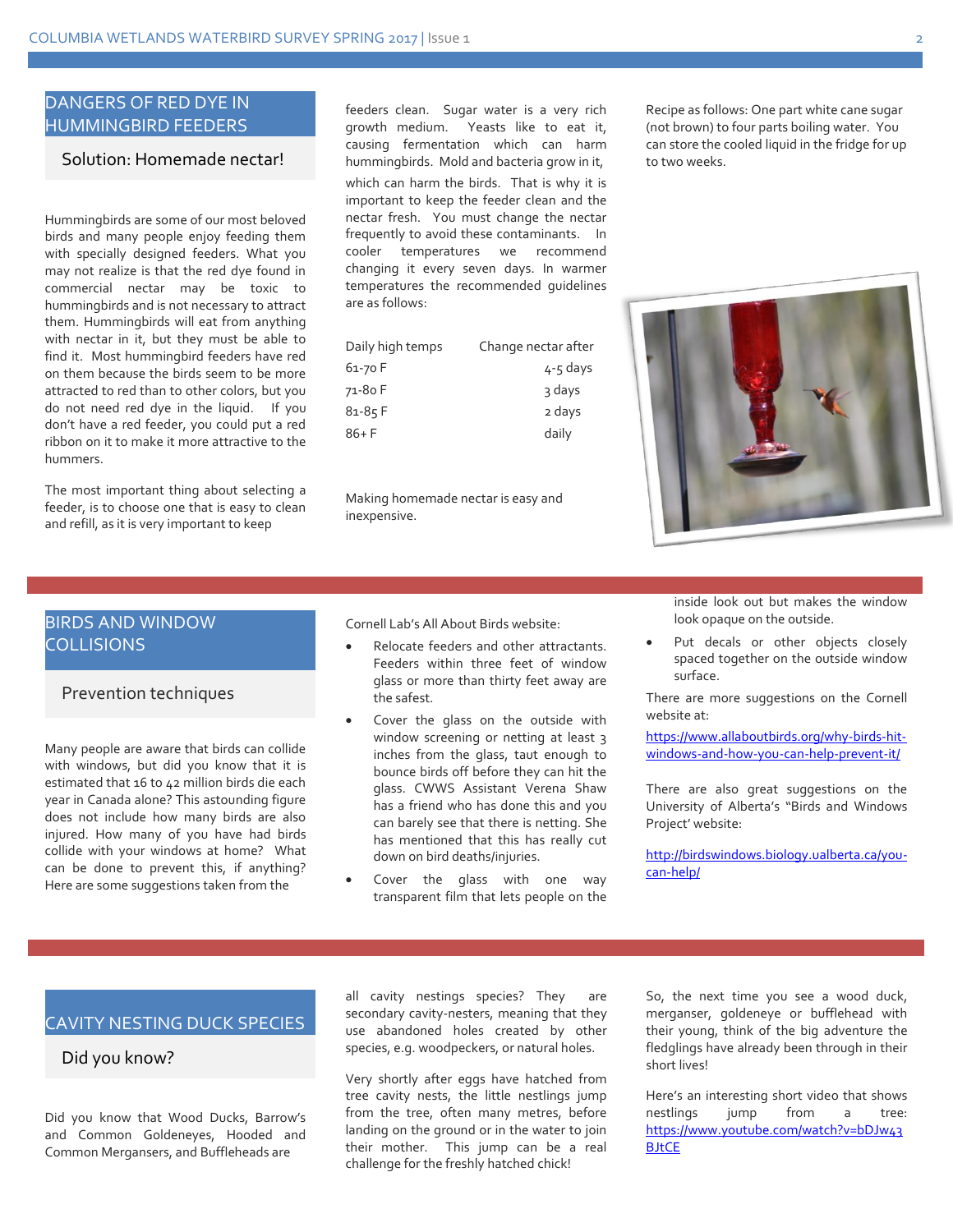

DID YOU KNOW that the CWWS conducted its second one-day aerial swan survey this spring? 621 Trumpeter/Tundra Swans were counted at 58 locations in the Columbia Wetlands. The Columbia National Wildlife Area (Wilmer Unit) had the highest count this year with 138 individuals. Last year we counted 756 individuals in total during the aerial survey.

But, we believe we may have missed the peak of the swan migration in both years (challenging date to time with one possible survey date!), so it is suspected that even more swans utilize the Columbia Wetlands during the peak of their migration, which may have been about a week after our survey this year. Wow, lots of swans out there! Exciting.

The CWWS brought kids into nature again this spring, helping to open their minds and hearts to the world of birds and to the significance of the Columbia Wetlands in terms of being important migratory and breeding bird habitat. This spring, CWWS Program Biologist Rachel Darvill brought 62 young children outside for bird watching field trips in the Invermere area. CWWS Program Assistant Verena Shaw also took ten people outside in the Golden area for an educational bird walk as part of the Wing's Over the Rockies Bird Festival.



**FREE Birding Event at Reflection Lake, Golden – Friday, June 23 th , 8am**

**Are you interested in learning more about the birds that call Golden their home these days? Come join naturalist and Columbia Wetlands Waterbird Assistant Verena Shaw to see what we can find at Golden's Reflection Lake on June 23rd at 8 am for an hour or two. We will check out the viewing platform as well as the view from above the lake. There should be lots to see and hear at this time of year. Please bring binoculars, water, a hat, and some walking shoes. Binoculars and field guides will be provided for those who need them and scopes will be set up for good viewing.** 

**For more information or to sign up please contact Verena at [verena@wildsight.ca](mailto:verena@wildsight.ca) or call 250-344-5530.**

## **A BIG THANK YOU TO CWWS VOLUNTEERS AND TO OUR FUNDERS!** DI

DI

Wildsight Golden's 2017 Columbia Wetlands Waterbird Survey gratefully acknowledges the financial contributions of the following organizations: Columbia Basin Trust, Wildlife Habitat Canada, Regional District of East Kootenay Local Conservation Fund, Baillie Fund – Bird Studies Canada, as well as individuals Steve and Lynda Conway.

*This newsletter was compiled by Verena Shaw and Rachel Darvill. All photographs by Rachel Darvill.*